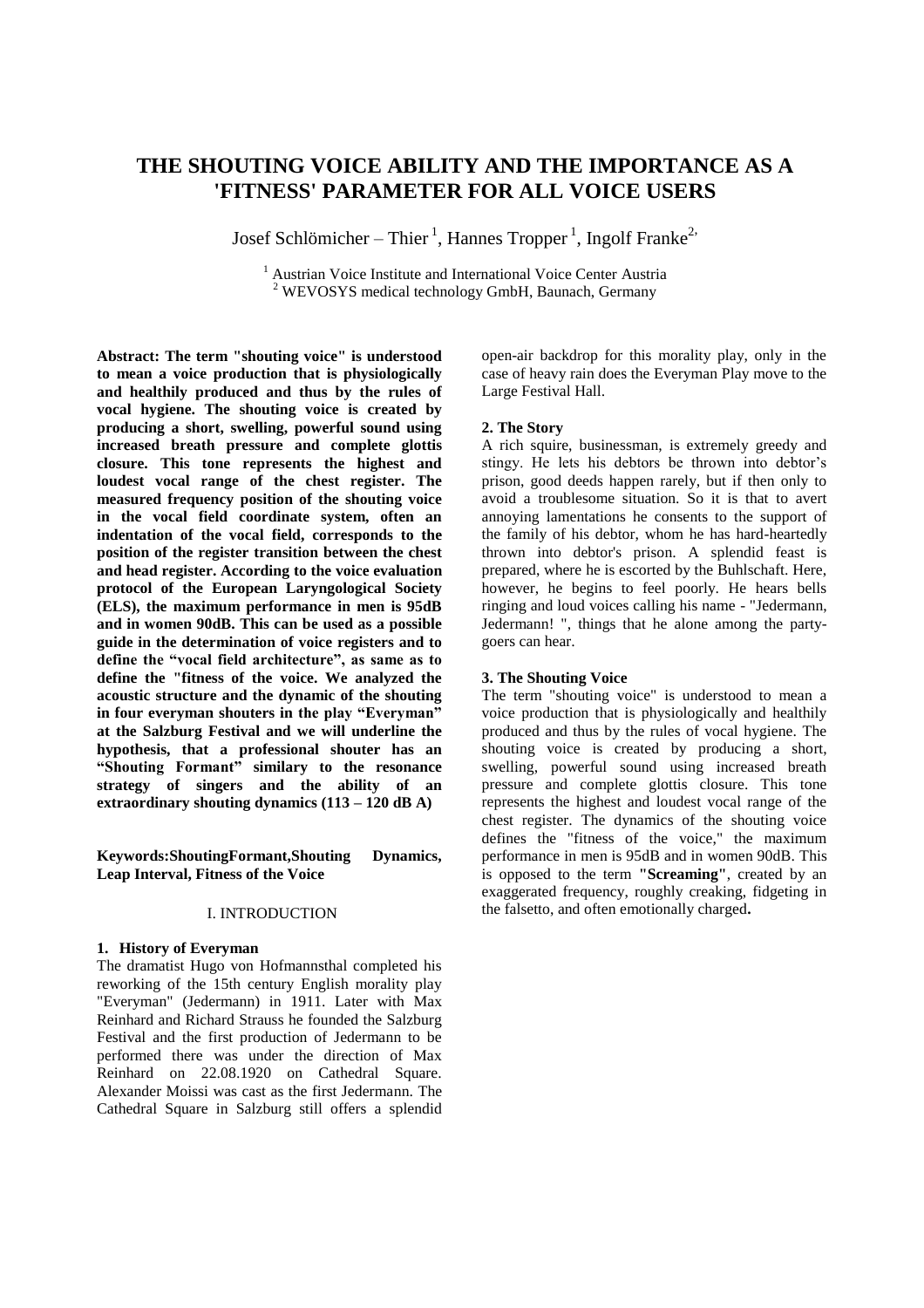#### II. METHODS

#### **Shouting" Locations**



#### **Material**

### **Everyman Shouting Casting 2012**

The measurement of the Salzburg Everyman-Shouter was carried out with the Lingwaves Phonetogram, with the lip microphone distance of 30 cm. With the measured at the Shouters a Shouting level values between 113 to 120 dB(A). It turns out that only Shouters with a level value of at least 113 dB (A) were accepted by the director because they were able to handle the resonating space of the Cathedral Square well.

| 3 | 14 | 118 | 459 ais4 |  |
|---|----|-----|----------|--|
|   | 12 | 115 | 368 fis4 |  |
|   | 12 | 106 | 345 f4   |  |
|   | 10 | 118 | 341 f4   |  |
|   | 9  | 113 | 353 f4   |  |
|   | 8  | 115 | 353 f4   |  |
|   | 6  | 114 | 287 d4   |  |
|   | 4  | 110 | 368 fis4 |  |
|   |    | 111 | 483 h4   |  |

#### III. RESULTS

## **The Measurement of four Shouters 2019 ( System Lingwaves**)

There were two Bariton Shouter (349Hz, 380Hz, f4, fis4), and two Bass Shouters (289Hz, 306Hz, d4, dis4). There was a shouting interval of a quart between the Baritone Shouters (380 Hz, fis4) and the Bass Shouters (289 Hz d4).

There are four Jedermann shouters for each performance. They are positioned at different distances. Two shouters are located behind the Catherdral arches (left and right), A third shouter is in the Franciscan Church tower 150 meters away. The fourth shouter is located on the "Katz" at the Fortress Hohensalzburg and has to cope with the longest distance of about 500 meters

| Shouter | Dynamics in dB   | FO             |
|---------|------------------|----------------|
|         | 120 dB           | 349Hz, f4,     |
|         | 118dB            | $380Hz$ , fis4 |
|         | $118 \text{ dB}$ | 306 Hz, dis4   |
|         | 113 dB           | 289 Hz, d4     |

The acoustic Analyse of the of the four shouters shows a significant energy increase in the range of 2000-3000 Hz in professional Shouter (Everyman Shouter) and could in analogy to singer formant (2800-3500 Hz) be named as the shouting formant (2000-3000 Hz).

## IV. DISCUSSION

It was surprising, that these middle Shouting Frequencies of the casting 2012 and 2019 are in the Leap Interval, where according the presentation of Don Miller, Jan Svec and Harm Schutte the characteristic leap interval (CLI) for the chest – falsetto leaps in a given voice is situated [1]. This region is called the first passagio for women and second passagio for men. The measured frequency position of the shouting voice in the Phonetogram coordinate system, corresponds to the position of the register transition between the chest and head register ([2], [3]) Schutte 1980, Gross 1981, Klingholz 1985) These two transitions show the phenomenon of a zone where the chest registers is left or reached again from above.This zone is between D4 (294 Hz) and F4 (349 Hz). It is precisely these register breaks that are artificially formed during yodelling. The Position oft he Shouting Frequence ist the Zone of the upper end of the chest register.